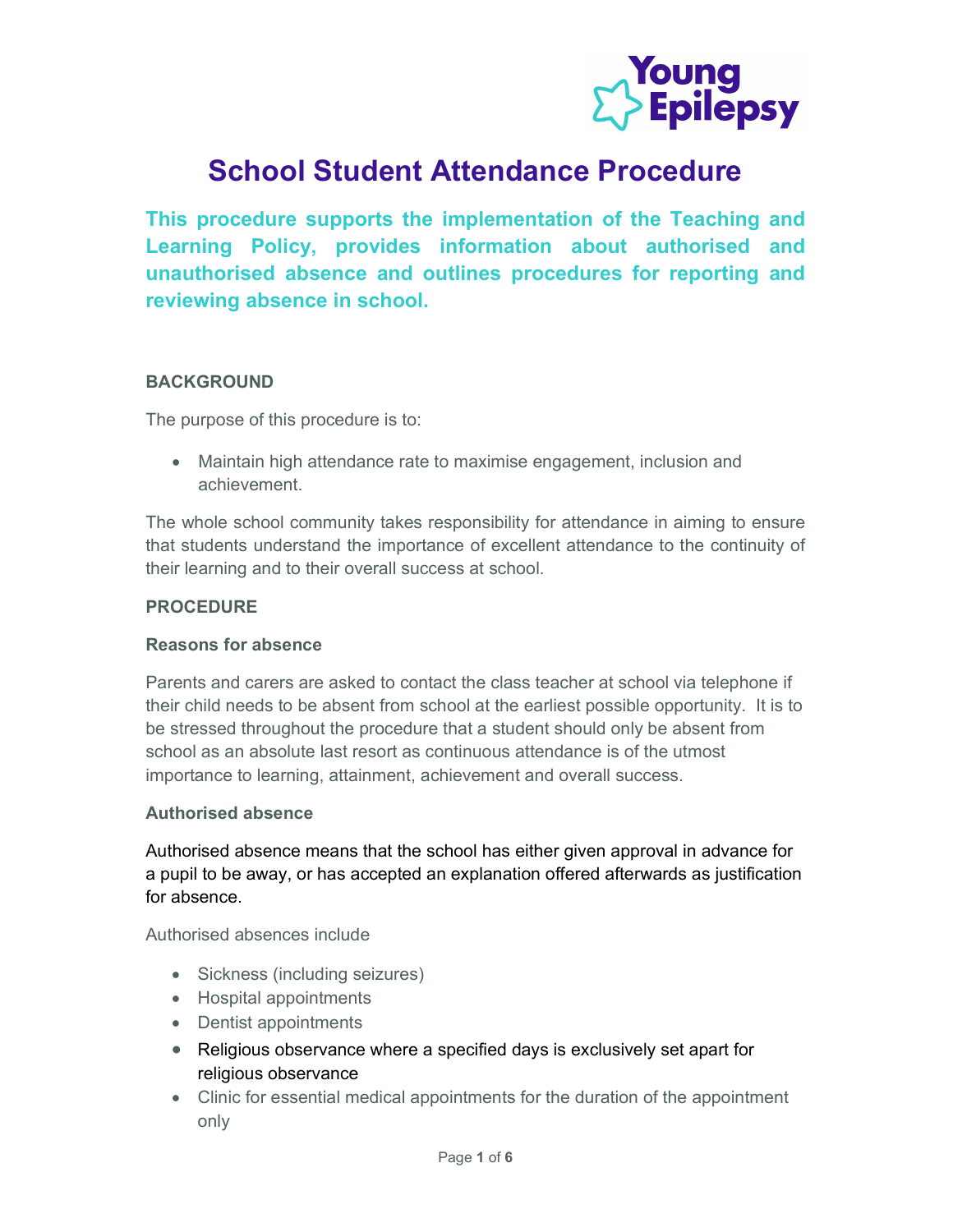

• Funerals of close family members.

Medical and dental appointments should be arranged if possible, outside the school day.

# Unauthorised absences

# Unauthorised absence is where the school is not satisfied with the reasons given for the absence.

If an absence is unauthorised and/or unexplained, the school will write to parents for an explanation. If no reason is forthcoming a telephone call will be made. Any absence considered not to be a justified reason will remain unauthorised. A series of unauthorised absences will trigger a meeting with the Head of School.

Where students have persistent unauthorised attendance problems the Principal will invite parents/carers into school to a formal meeting.

If any child has not been registered or the school has not been notified about a child's absence, the School office will contact the parent/carer on the first day. If the parent notifies the school of a child's reason for absence, but the child continues to be absent for more than a week then an update check will be made by the school in the form of a telephone call. If the child continues to be absent then details will be passed to the Head of School who will decide on further action which will be to either write to the parent/carer or consider a referral to the Local Authority.

# Procedure for Unauthorised Absence

### Day students

When no communication has been received from the parents for non-attendance, the Class Teacher will ring the parents to ascertain the reason.

Where there is no response, or a negative response, then the Class Teacher will ring the Local Authority Children's Service to make enquiries as to the absence.

### Residential students

There should be no unauthorised absences once the resident student is back on site after time at home. When a student's whereabouts are not known after a break, this should be treated as unauthorised absence.

When this occurs, a telephone call will be made to parents and/or other contacts. If the absence is still unresolved or when instructed by funding authorities, contact is made to the Local Authority Children's Service.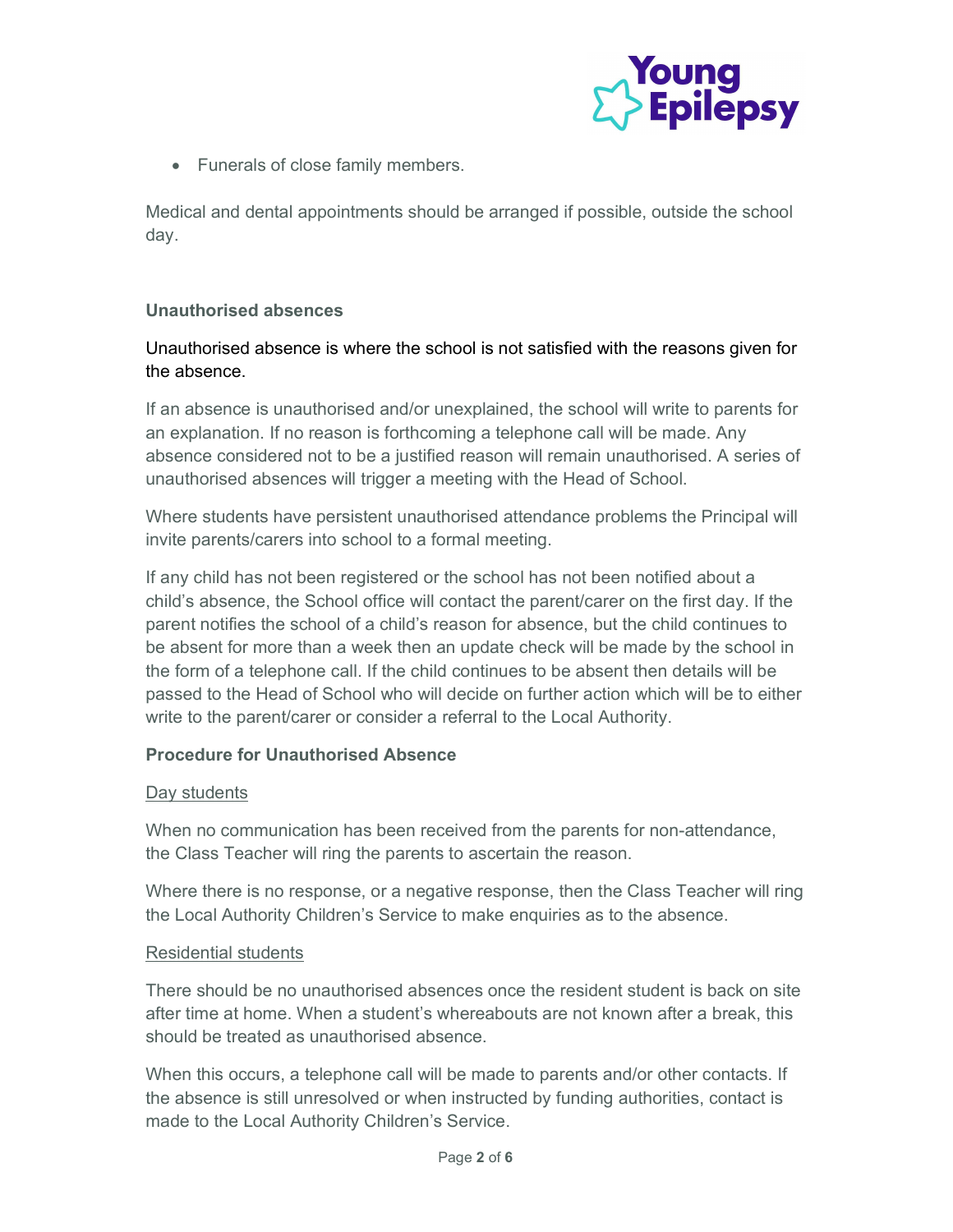

All attendance must be recorded in the school office.

In terms of attendance reporting, Day students are treated as any other student, and should follow the DfE guidelines.

## **Lateness**

School starts at 9.30 am and registration closes at 10.00 am. Lateness is classed as any child coming into school after registers have closed. Some students at St Piers School may have periods of lateness due to seizural activity during the night or in the morning.

Lateness is monitored monthly. Where students have persistent lateness the Principal will investigate as to the reasons why and contact people as appropriate.

Throughout the year parents will be kept informed of school expectations and procedures through information, flyers and newsletters. The school will employ a range of strategies to encourage good attendance.

Registers of all classes are kept and monitored by the office staff daily.

There is a log kept of all students who arrive late.

There is a log kept of all students daily for whom no notification for absence has been received and of telephone calls made to parents.

| <b>Reason for absence</b>                   | <b>Remarks</b>                                                                                                                                                                                                                                                                                                                            |
|---------------------------------------------|-------------------------------------------------------------------------------------------------------------------------------------------------------------------------------------------------------------------------------------------------------------------------------------------------------------------------------------------|
| Illness, medical and<br>dental appointments | Missing registration for a medical or dental<br>appointment is authorised absence. Parents<br>should be encouraged to make appointments out<br>of school hours.<br>If a pupil is present for registration but has a<br>medical appointment later, or returns home<br>because of illness, no absence need be recorded<br>for that session. |
| Days of religious                           | Absence to take part in any day set aside                                                                                                                                                                                                                                                                                                 |
| observance                                  | exclusively for religious observance by the<br>religious body to which the parents belong,<br>including religious festivals.                                                                                                                                                                                                              |

### Guidance notes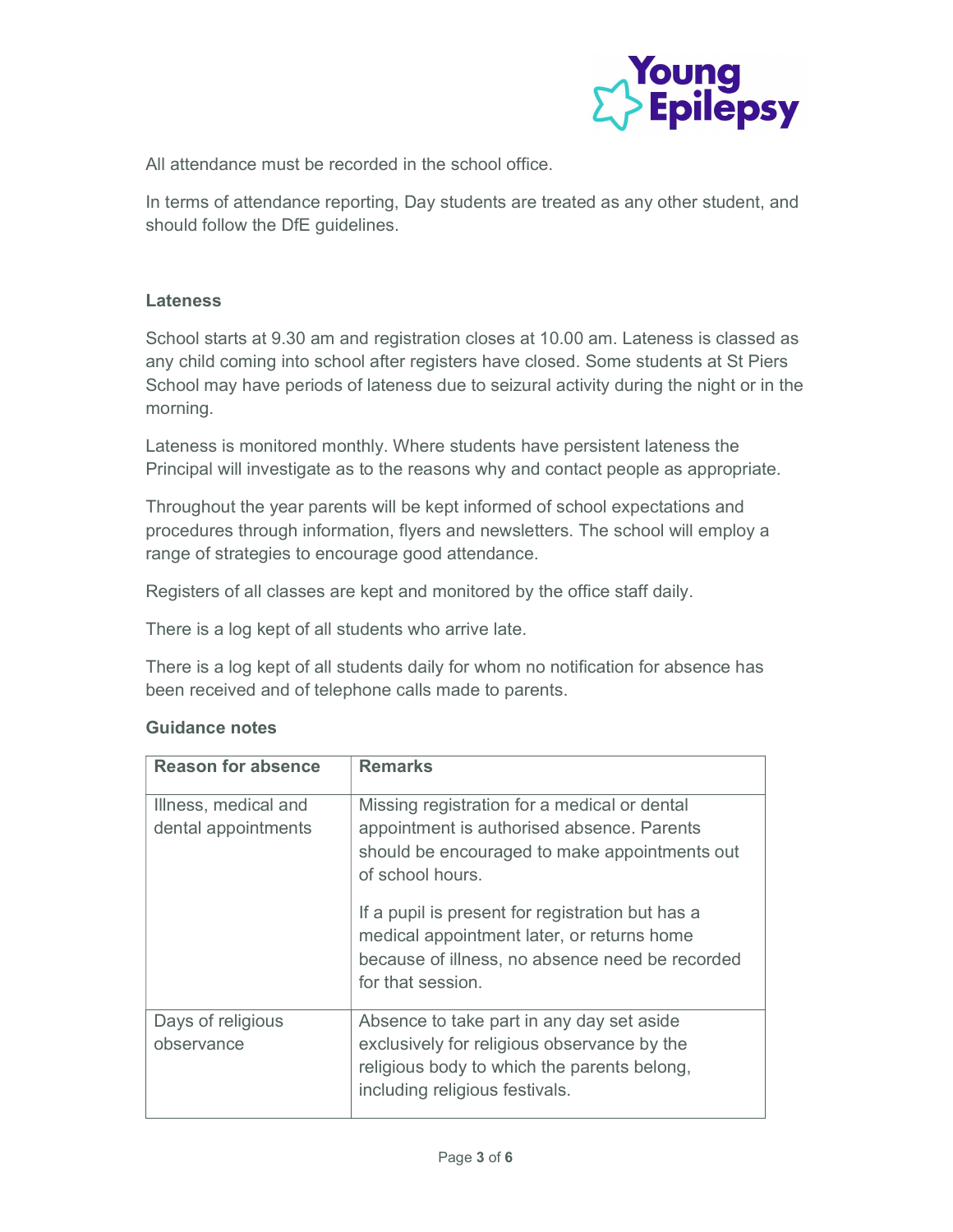

|                                     | Parents should be encouraged to give advance<br>notice.                                                                                                                                                                                                                                                                                                                                                                                                                                                                                        |
|-------------------------------------|------------------------------------------------------------------------------------------------------------------------------------------------------------------------------------------------------------------------------------------------------------------------------------------------------------------------------------------------------------------------------------------------------------------------------------------------------------------------------------------------------------------------------------------------|
| Family holidays during<br>term-time | Parents should not normally take pupils on<br>holidays in term.                                                                                                                                                                                                                                                                                                                                                                                                                                                                                |
|                                     | Each request for holiday absence should be<br>considered individually, taking account of: the age<br>of the child; the time of year proposed for the trip;<br>its nature and parental wishes; the overall<br>attendance pattern of the pupil; the child's stage of<br>education and progress.                                                                                                                                                                                                                                                  |
|                                     | If a school does not agree absence and the pupil<br>goes on holiday, absence is unauthorised.                                                                                                                                                                                                                                                                                                                                                                                                                                                  |
|                                     | If parents keep a child away for longer than was<br>agreed, any extra time is recorded as<br>unauthorised.                                                                                                                                                                                                                                                                                                                                                                                                                                     |
|                                     | Schools may delete from roll a pupil who fails to<br>return within 10 school days of the agreed return<br>date unless there is a good reason for the<br>continued absence, such as illness.                                                                                                                                                                                                                                                                                                                                                    |
|                                     | Schools should only, exceptionally, agree absence<br>of more than 10 school days in a school year (and<br>should not regard 10 days as the norm).                                                                                                                                                                                                                                                                                                                                                                                              |
|                                     | Holiday taken but not authorised by the Principal<br>would constitute an unauthorised absence.                                                                                                                                                                                                                                                                                                                                                                                                                                                 |
|                                     | The school supports the view that every lesson<br>counts and discourages parents from taking<br>holidays in term time. However, there may be<br>circumstances when this is unavoidable. Up to ten<br>days in the academic year may be granted as<br>holidays at the Principal's discretion. All holiday<br>requests must be made in writing to the Principal at<br>least four weeks prior to the holiday being taken.<br>This is to ensure that preparations can be made to<br>ensure that the child misses as little learning as<br>possible. |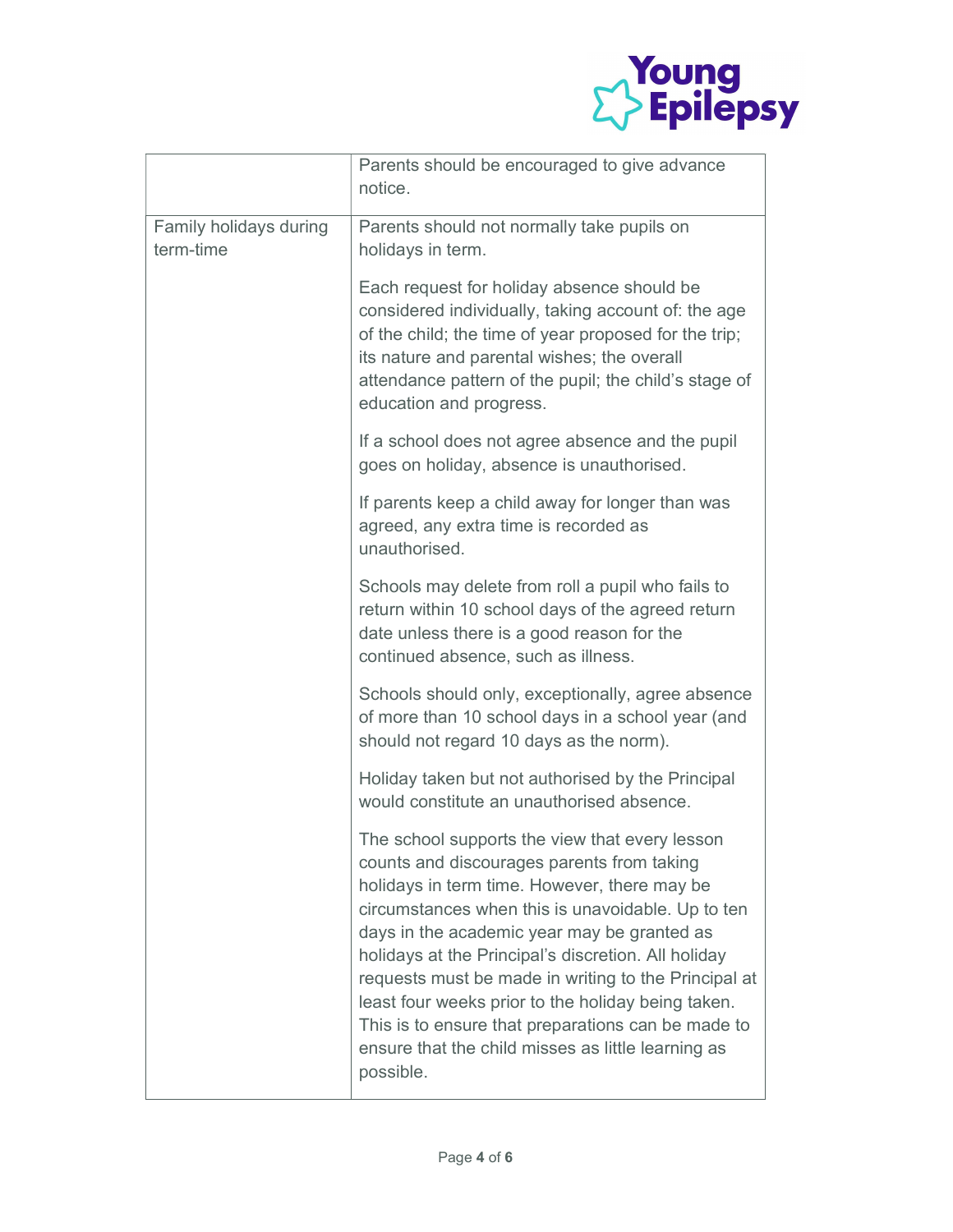

| Family bereavements or<br>child caring for a sick or<br>disabled family member<br>(young carers) | Schools should respond sensitively to requests to<br>attend funerals or associated events and have<br>discretion to authorise such absences.<br>Similarly, schools may authorise limited duration<br>absence for young carers until other arrangements<br>can be made.             |
|--------------------------------------------------------------------------------------------------|------------------------------------------------------------------------------------------------------------------------------------------------------------------------------------------------------------------------------------------------------------------------------------|
| Special occasions                                                                                | Schools should consider each request individually.<br>Only exceptional occasions warrant leave of<br>absence. For example, attending the wedding of a<br>family member would be acceptable, but a day's<br>absence for a birthday or a shopping trip in school<br>hours would not. |
|                                                                                                  | Schools should consider: the nature of the event;<br>its frequency (is it a one-off, or likely to become a<br>regular occurrence?); whether the parent gave<br>advance notice; the pupil's overall attendance<br>pattern.                                                          |
| Public performances                                                                              | The Local Authority must license a pupil to take<br>part in a public performance.<br>Agreed participation should be treated as<br>authorised absence.                                                                                                                              |

Authorised/Unauthorised absences will be shown on the register by the use of symbols below:

| / Present                        | - in for whole session |
|----------------------------------|------------------------|
| L Late                           | - before reg. closed   |
| U Late                           | - after reg. closed    |
| H Annual family holiday (agreed) | - authorised absence   |
| M Medical/dental                 | - authorised absence   |
| P Approved sporting activity     |                        |

V Educational visit

C Other authorised circumstances

O Unauthorised absence